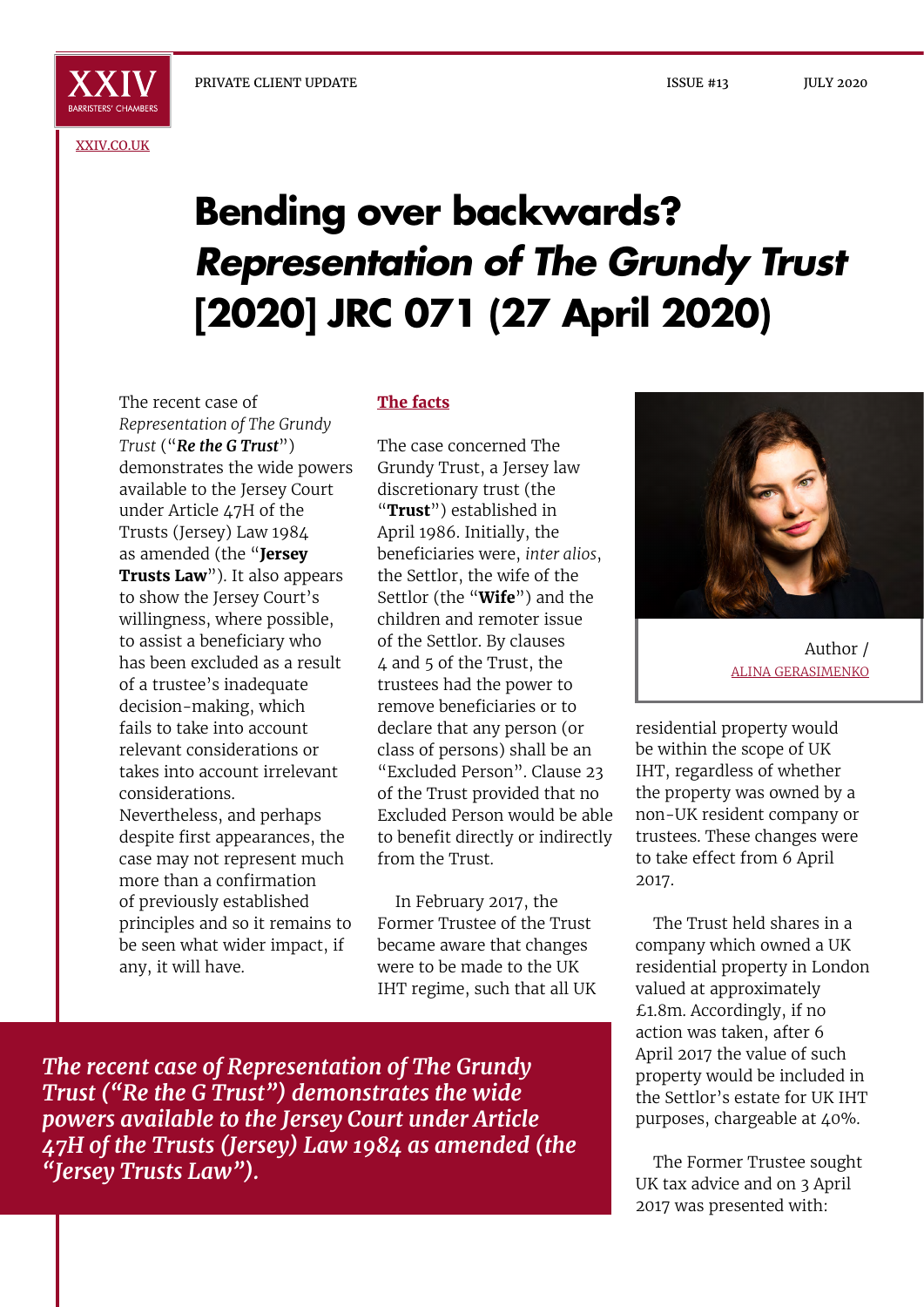

*The Trust held shares in a company which owned a UK residential property in London valued at approximately £1.8m. Accordingly, if no action was taken, after 6 April 2017 the value of such property would be included in the Settlor's estate for UK IHT purposes, chargeable at 40%.*

> Option 1: Exclude the Settlor and the Wife from benefitting under the Trust, though it was noted that since the Trust comprised significant assets (in addition to the London property) "*this may not be a desirable outcome*".

Option 2: Transfer the company holding the London property into a new trust and exclude the Settlor and the Wife from benefitting under the new trust, such that the negative IHT consequences would be avoided but the Settlor and the Wife could remain beneficiaries of the Trust.

Either option needed to be implemented before 6 April 2017.

The former trustee chose Option 1 and executed a deed of exclusion by which

the Settlor and the Wife were each declared to be an Excluded Person in respect of the entirety of the Trust (the "**Exclusion**"). It appears that the Settlor was not told of Option 2 and the Former Trustee had no conversation at all with the Wife about the exclusion.

The Former Trustee retired as trustee of the Trust in May 2019 and the Settlor appointed the New Trustee.

Further advice, obtained in April 2020, stated that there was a more nuanced, third option, that the Former Trustee had not considered:

Option 3: Exclude the Settlor irrevocably for life and exclude the Wife irrevocably during the lifetime of the Settlor but not thereafter.

# **The application**

The application before the Royal Court sought to set aside the Exclusion wholly or in part. The preferred remedy was for the Exclusion to be set aside "in part", namely for the Royal Court to declare that the Exclusion shall have effect as if the Former Trustee had implemented Option 3 at the relevant time.

The alternative remedies were far less advantageous:

1. If the Royal Court set aside the Exclusion in its entirety and left the New Trustee to implement Option 3 by way of a new exclusion, that exclusion would be a potentially exempt transfer for UK IHT purposes (see  $[14]$ ).

2. If the Royal Court set aside the Exclusion insofar as it related to the Wife only, there would be a risk that the Settlor would have been regarded as having retained a benefit in the Trust via the Wife, particularly if she were to benefit from the Trust in a form which provided collateral benefit to the Settlor (see  $[27]$ ).

*The former trustee chose Option 1 and executed a deed of exclusion by which the Settlor and the Wife were each declared to be an Excluded Person in respect of the entirety of the Trust (the "Exclusion"). It appears that the Settlor was not told of Option 2 and the Former Trustee had no conversation at all with the Wife about the exclusion.*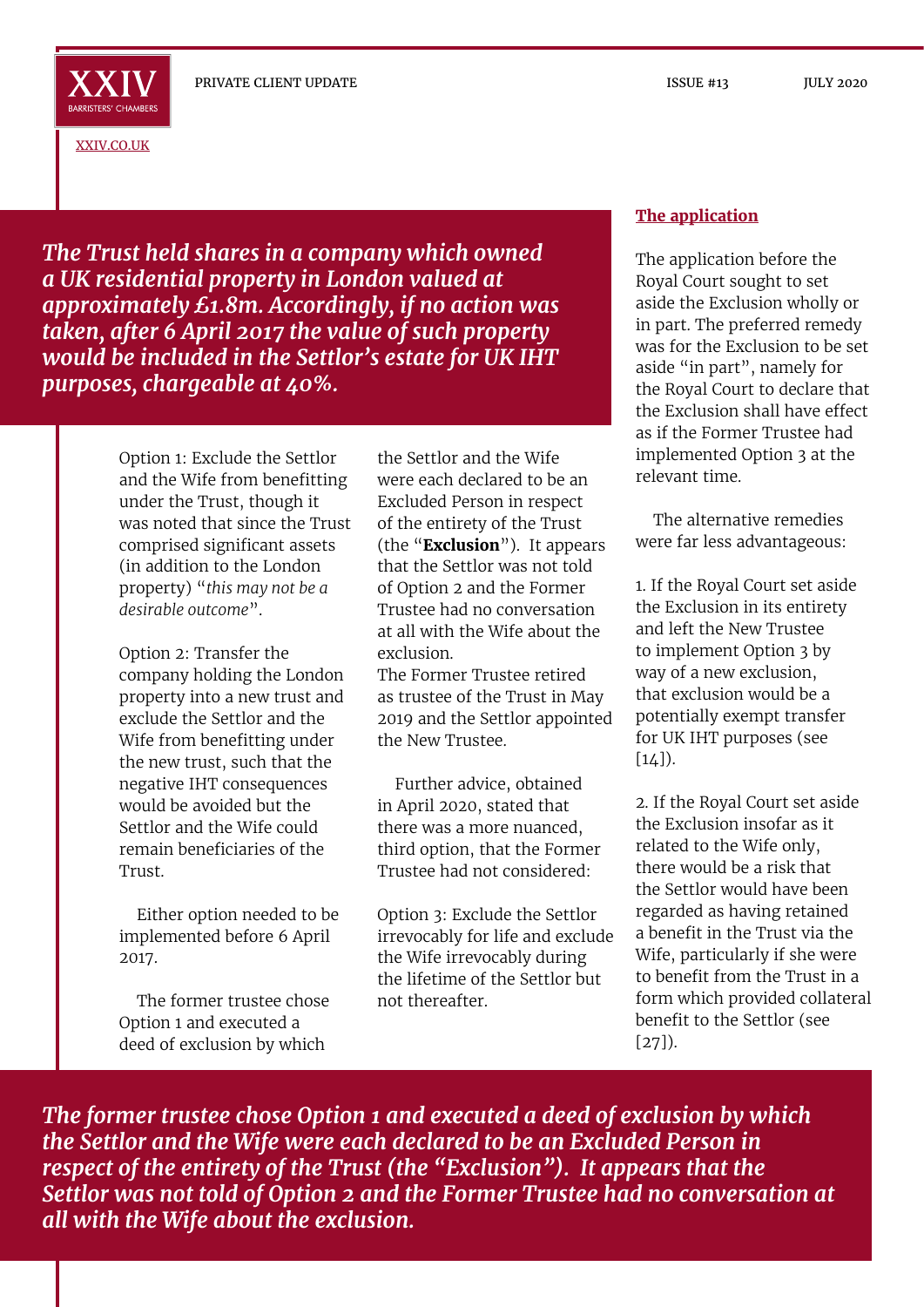

*The application before the Royal Court sought to set aside the Exclusion wholly or in part. The preferred remedy was for the Exclusion to be set aside "in part"*

#### **The decision**

In the circumstances, it is entirely unsurprising that the Royal Court concluded (at [30]-[31]) that:

1. The Former Trustee failed to take into account relevant considerations, including: a. the wishes of the Wife; b. the needs of the Wife; c. Option 2, which was not discussed with the Settlor and would have resulted in a partial exclusion only; d. Option 3; e. the effect of the Exclusion upon the Settlor and the Wife (which needed to be

2. The Former Trustee took into account irrelevant considerations, namely: a. that the Settlor and the

considered carefully).

Wife could still benefit via their children, when that was prohibited by the Trust itself (see also [18]-[19]); and b. that the Wife had requested that she be excluded when she had made no such request.

3. Its jurisdiction to set aside, under Article 47H of the Jersey Trusts Law, was therefore engaged (the Royal Court accepted that in certain circumstances the same facts might engage the Court's jurisdiction under Article 47G also).

What is surprising, perhaps, is the Royal Court's interpretation of the scope of its powers under Article 47H(2)(a) which provides that:

"*The court may ...declare that the exercise of a power by a* 

*trustee...is voidable and* -

## (a) *has such effect as the court may determine...*" (emphasis added)

The Royal Court referred to two decisions, *BNP Paribas Jersey Trust Corporation Limited v Crociani* [2018] JCA 136A and *Re the B Trust* [2019] JRC 035, in considering the scope of its powers:

1. It relied on *Crociani* for the proposition that the Jersey Trusts Law provides the Court with "*a discretion as to determining [sic!] what effects, if any, of the exercise of the trustees' fiduciary powers are to be retained*" (see [34]).

2. It then briefly considered the limits to these flexible powers by reference to *Re the B Trust<sup>1</sup>* and concluded that it was not empowered "*to re-write history, or to make a new decision which the trustee wished it had made at the time*".

The Court went on to conclude (at [36]) that: "*...the Former Trustee intended* 

*Its jurisdiction to set aside, under Article 47H of the Jersey Trusts Law, was therefore engaged (the Royal Court accepted that in certain circumstances the same facts might engage the Court's jurisdiction under Article 47G also).*

1 In that case, the Royal the Court accepted that transfers into trust could be voided on the grounds of mistake under Article 47E but refused to make a declaration that the transfers should, instead, take effect as gifts (which would have been more tax efficient than voiding the transfers and would have come closest to achieving the settlor's intentions). The Court emphasised that: "*It is one thing to make orders as to the validity of transactions where those orders might have tax consequences, and it is quite another thing to select for one of the parties which order to make so as to achieve the best taxation outcome. That is no part of the business of this Court.*".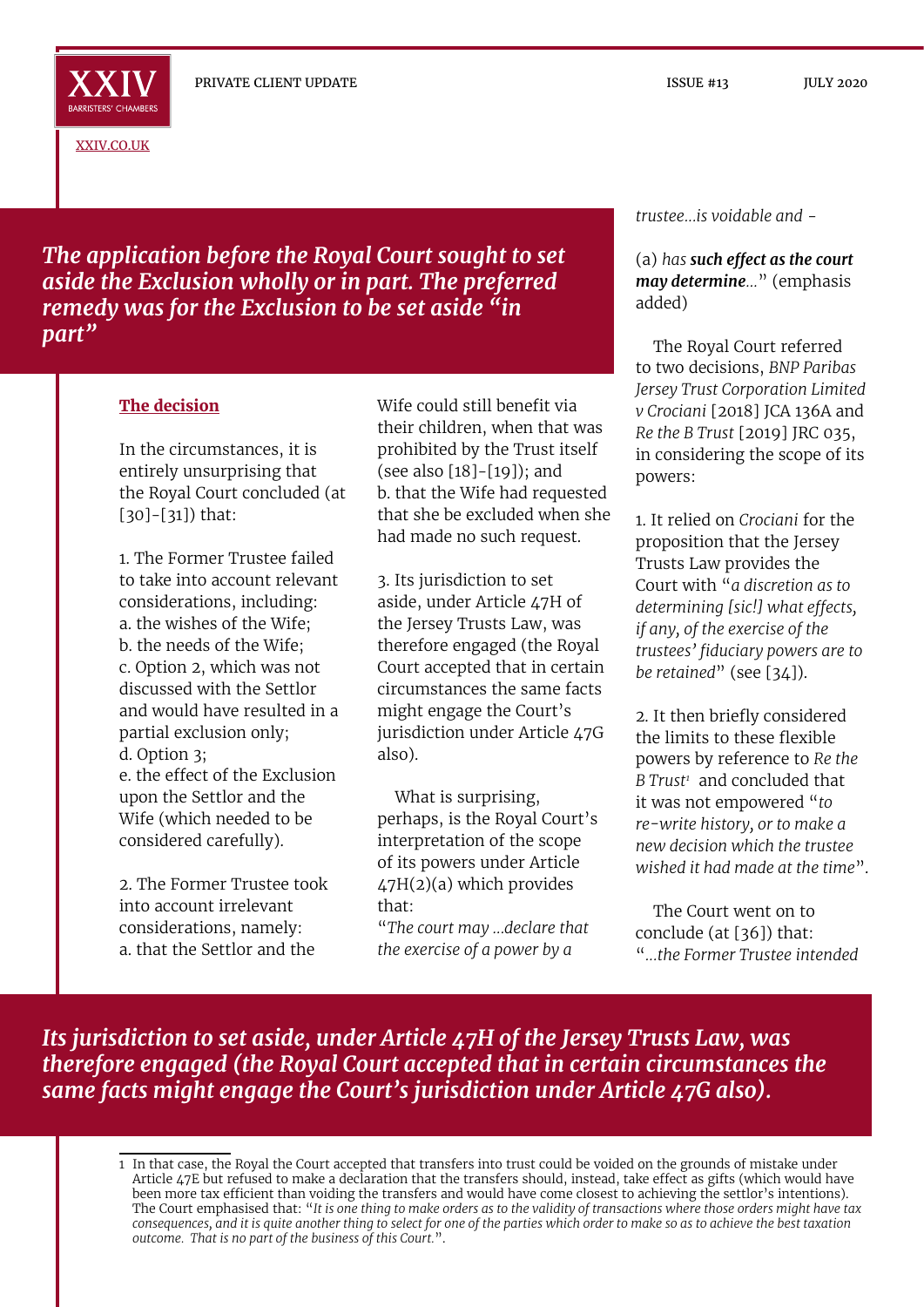

# *The Royal Court referred to two decisions, BNP Paribas Jersey Trust Corporation Limited v Crociani [2018] JCA 136A and Re the B Trust [2019] JRC 035, in considering the scope of its powers...*

*to exclude [the Wife] and did so. However, that decision was flawed and is liable to be set aside ab initio. The Former Trustee had a duty to consider the exclusion of [the Wife] very carefully and take into account the relevant considerations listed above and not take into account irrelevant considerations. Had the Former Trustee acted in accordance with its duty there can be no doubt that it would have excluded [the Wife] during the settlor's lifetime only. It would have been the obvious course. Accordingly, for the Court to order the exclusion of the settlor's wife as a beneficiary to take effect only for the duration of the settlor's life is not to substitute a different transaction for that which was undertaken. To make such an order is squarely within the Court's power to declare that the Former Trustee's exercise of* 

*its fiduciary power shall have such effect as the Court may determine."*

## **An extension of the remedies available or simply the status quo?**

The analysis in *Re the G Trust* of *Crociani* and *Re the B Trust* is perhaps not as full as it could be. As a result (i) the reference by the Court to a seemingly unfettered discretion to determine "*what effects, if any, of the exercise of the trustees' fiduciary powers are to be retained*" coupled with (ii) its comment that "*there can be no doubt that [the Former Trustee] would have excluded [the Wife] during the settlor's lifetime only... [as] the obvious course...*" at first read as if the Court is exercising a broader power and is willing to take a positive step to improve

the taxation outcome for the Settlor by putting into effect Option 3 itself (i.e. making the decision the Former Trustee should have made at the time).

However, upon closer analysis, the order in *Re the G Trust* does not necessarily have such far-reaching implications. Looking closely at the relevant parts of *Crociani* it is clear that the Court's power under Article  $47E(2)(b)(i)<sup>2</sup>$  to declare that the transfer "*has such effect as the court may determine*" only appears to extend to the question of determining **the date** from which a transfer should be voided, acknowledging the potentially different consequences for the settlor, donees and third parties depending on whether the transfer is voided from the time it was made or from

*...for the Court to order the exclusion of the settlor's wife as a beneficiary to take effect only for the duration of the settlor's life is not to substitute a different transaction for that which was undertaken. To make such an order is squarely within the Court's power to declare that the Former Trustee's exercise of its fiduciary power shall have such effect as the Court may determine.*